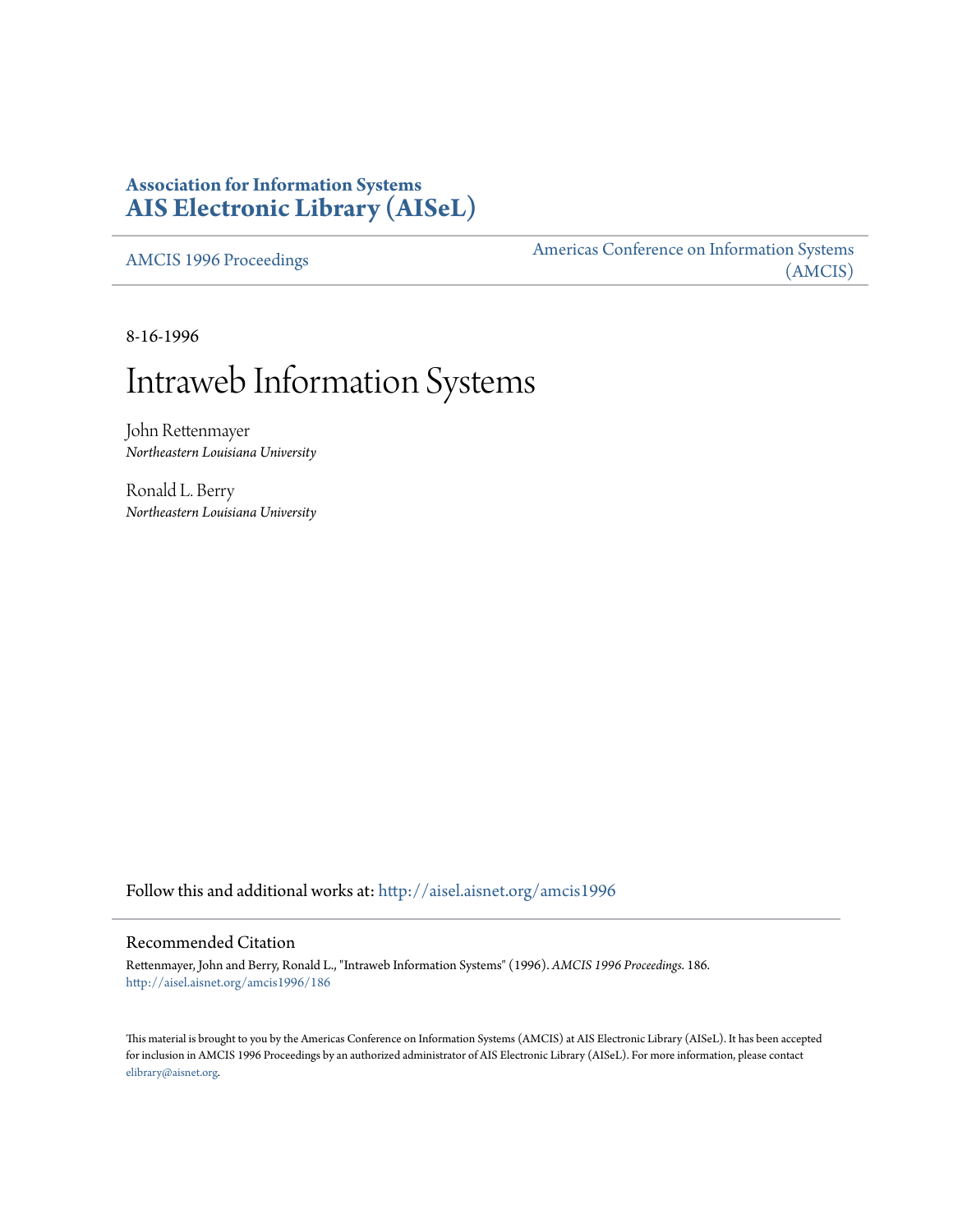### **Intraweb Information Systems**

John Rettenmayer and Ronald L. Berry Northeast Louisiana University Monroe, LA 71209 (318) 342-1125 **Introduction**

Organizations continue to develop new uses of information technology to enhance communications and decision making. A prime example is the development of organizational intrawebs. Intrawebs provide intraorganizational access to web pages for the purpose of distributing information and gathering data for internal use only. The development and use of intrawebs creates new challenges and implications for managers, I.S. professionals, and educators.

The Internet, now accessible in over 150 nations by an estimated 6.64 million computers (Sussman and Pollack, 1995), offers businesses new opportunities for providing customer service and sharing product and organizational information with customers, investors, and other interested parties. One Internet tool that has spurred the expansion of Internet usage (estimated to double in size on an annual basis) is the World Wide Web (WWW). The WWW provides a graphical user interface (gui) to the Internet and has enjoyed and generated explosive growth in Internet usage. Presumably it has engendered such popularity because of (a) its sophisticated graphic user interface, which provides power and ease of use, and (b) its use of hypertext which allows any document to link to any other documents.

Web browsers are available on many platforms, including Unix, PC/Windows, and Macintosh. Like the basic mechanism for the Internet itself, the WWW was first implemented on a Unix platform--in this case, utilizing the NeXTStep environment. Since then it has been ported relatively easily to various Unix platforms and to Windows and Macintosh environments. As a result, the user interface is the same regardless of platform or web browser. The browser running on a Mac accesses the documents on a Unix web server or PC/Windows web server just as readily as it accesses those on a Mac web server, and viceversa (Clark 1995). This is in contrast to the normal computing environment that may consist of several platforms; generally, getting heterogeneous platforms to interoperate is problematic.

The uniformity of user interface across platforms means that if information system applications could be written to run on (or through) a Web server to create Web documents as output, and to get user-interaction input from Web screens, then the application would be readily accessible to clients on multiple platforms without the writing of any additional user interface code. In essence, then, the WWW would become a Wide Area Network for everybody, from the smallest organization to the largest.

With Internet access spread widely and software readily available free of charge or very inexpensively, anyone can publish a home page to the world. Most people think of the Web as a way for "outsiders" to access information made available by "insiders". For example, a home page may be developed for a college or department on a web server as a means for informing other people located around the world about that organization. In that sense, the web is basically an electronic brochure that is much more widely and easily available than paper brochures in a rack.

A recent study by Yankee Group Consulting found that 8% of firms surveyed utilized the Web for advertising purposes and an additional 33% anticipated doing so in the near future (Business Week, June 26, 1995). However, while many companies are trying to determine how to effectively use the WWW to earn money, some have begun using web technology internally to save money (Clark, 1995). Another study found that 16% of companies surveyed had developed an Intranet and 50% either had plans to or was considering developing one (Cortese, 1996).

Widely referred to as an Intranet, web services operating on a local area network, accessed exclusively by internal users, offers to the organization all of the benefits commonly provided by the WWW. However,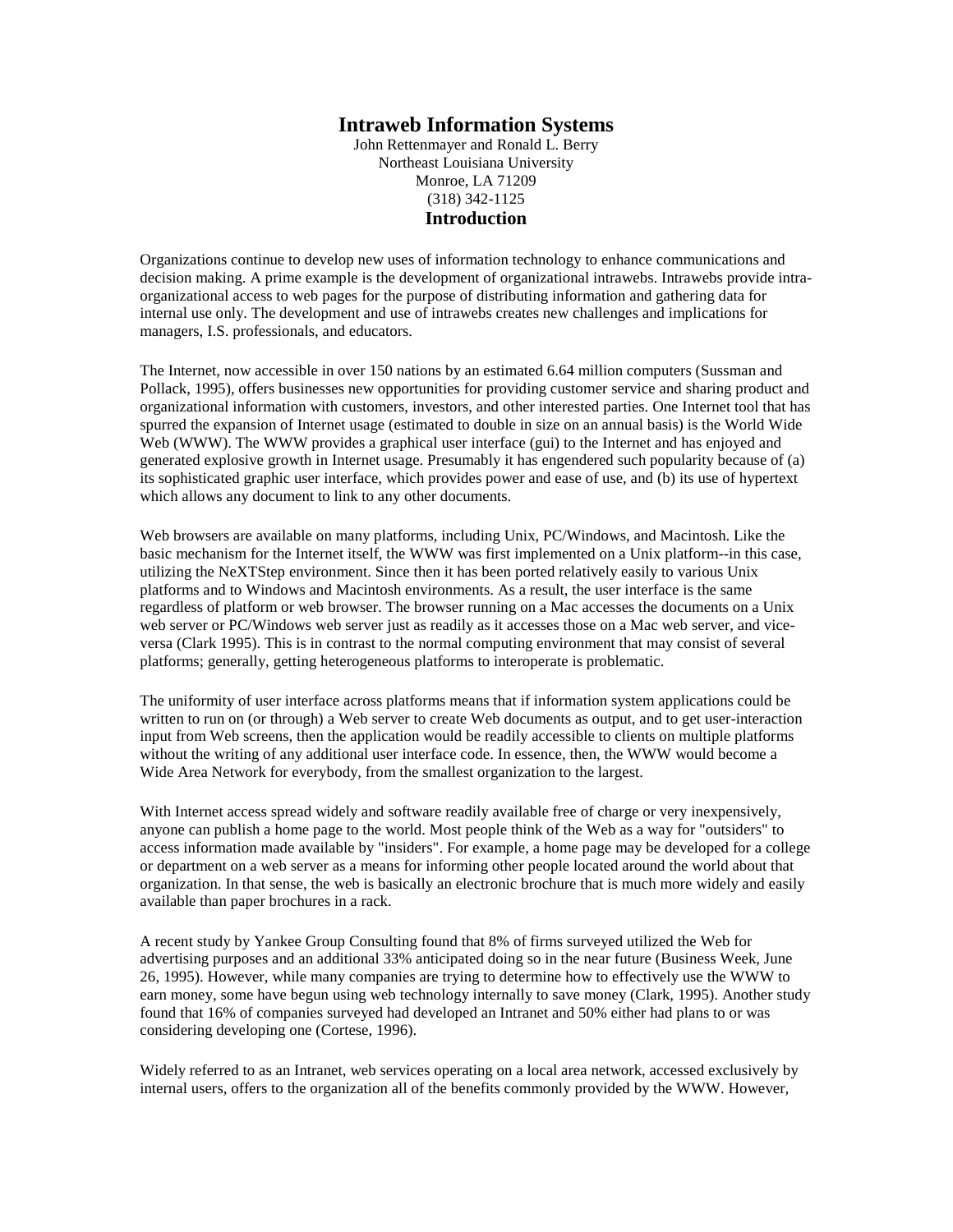many companies are using the web technology only for internal dissemination of information; therefore, "intraweb" is a more appropriate term.

For example, FedEx currently has approximately 60 internal Web sites, developed by employees, for sharing information. FedEx expects to equip all 30,000 of its office employees with web browsers so they will have access to these pages (Cortese, 1996). Obviously, FedEx will be able to reduce its production of hard copy reports because of the ready accessibility of information through electronic means.

### **Documents As Information Systems Output**

In the highly structured world of traditional data processing, the basic unit of data is the record. A record is a collection of fields (the atomic building blocks of data), a collection of records is called a file, and a collection of files is called a database. Generally the records used in a given application are both welldefined and homogeneous.

In web terminology, the basic unit of data is the "document". And, like the documents that populate our metal filing cabinets, they are very unstructured and heterogeneous. A web document is simply a collection of text, sounds, and images. However, any text passage or image can serve as a link to any other document at the same server or any server anywhere on the web. To follow the link and see the other document, the user simply clicks the mouse pointer on the text or image currently showing on the screen. Documents containing such links to other documents are called hyper-documents. (hyper: that is or exists in a space of more than three dimensions.)

Although the vast majority of web documents currently are hand-crafted by use of word processors or home page development tools, it is clear that the formatted reports produced by management reporting systems and transaction processing systems, as well as the ad hoc output from decision support systems, could be web documents.

As shown in Figure 1, NeXT Software has developed a model for using web technology to create dynamic web pages from corporate databases. Using the OpenStep environment jointly developed by Sun Microsystems and NeXT, and object libraries called Portable Distributed Objects, WebObject Framework, and Enterprise Object Framework, developers can create custom objects which access and display standard SQL databases as a web page,. A discussion of object technology is beyond the scope of this paper; suffice it to say that the object-oriented environment and libraries allow the developer to work at a high level to create very powerful applications which run over the Web. What is the advantage of doing so and what are the implications?

The advantage is that the intraweb can serve as a distribution conduit for the standard outputs of the formal information system. In addition, of course, the usual kind of informal, hand-crafted documents can be made available on web servers as web documents. Once again, all of this information is available across all platforms that may exist in an organization. I.S. developers do not have to spend time developing numerous interfaces. Furthermore, the documents can be displayed in complex forms (text with graphic images and sound) on all those platforms.

Whatever the nature of the document, using the web is fundamentally different from the usual (but not universal) scheme for distribution of information system output. Usually we think in terms of getting reports to the people who need the information, i.e., from the point of view of the information system, we "push" the information to the users. By contrast, the web philosophy is one of making information available for users to "pull" from the information system when they require it rather than when the information system thinks they should get it.

## **Static and Dynamic Documents**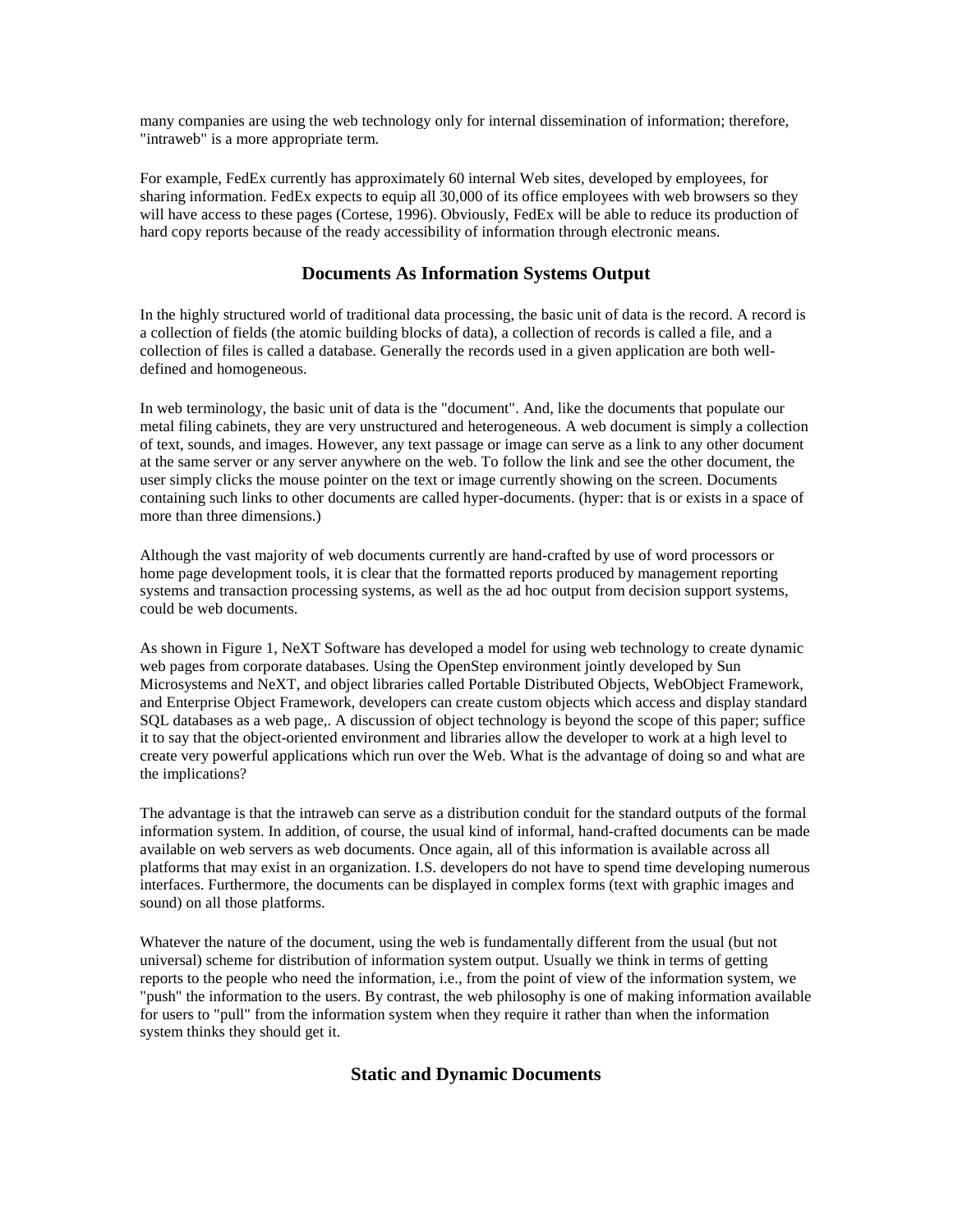The vast majority of current Web usage is for the publication of static documents, much like an on-line book. Of course, the hypertext characteristic of Web documents makes them quite different from our normal notion of a "book". In effect the book consists of material drawn from many documents, linked together dynamically.

Does that dynamic linking make the document dynamic? Yes, and no. Document A is dynamic in the sense that if Document A contains a link to document B, and Document B is updated by its author, then Document A automatically reflects B's change. However, if changes in those document are made manually by their authors, rather than in response by the reader at the time of access, those documents are static.

The content of dynamic documents is responsive to the needs of the user. An example would be an ad hoc inquiry system in which the document displayed by the user's web browser is the result of a query, perhaps formulated in SQL. Such output is, of course, standard for an on-line, interactive inquiry system, but is relatively rare on the web. However, such a capability is essential for the web to become a vehicle for complete information systems.

#### **Electronic Commerce**

Electronic Commerce takes the concept of dynamic documents one step further to provide full interaction between the server application and the client user. Electronic commerce requires both the publishing of dynamic documents, i.e., documents which are tailormade on the fly to the needs of the client reader, and the capturing of transaction data provided by the client to the server. In other words, conducting electronic commerce on the web is considerably more involved than simply transferring a document from a server to a client machine for display. Electronic commerce requires full interactivity between server and client, with the server processing queries, retrieving data from the databases, and formatting the output as a document. Creation of such systems will require changes in systems development methodologies, thus impacting both educators and I.S. professionals.



**Source: NeXT Software, Inc.**

#### **List of References**

Clark, T. (1995), "Intranets Spread Within Firms," Inter@ctive Week, Nov. 13.

Cortese, A. (1996), "Here Comes the Intranet," Business Week, Feb. 26, pp. 76-84.